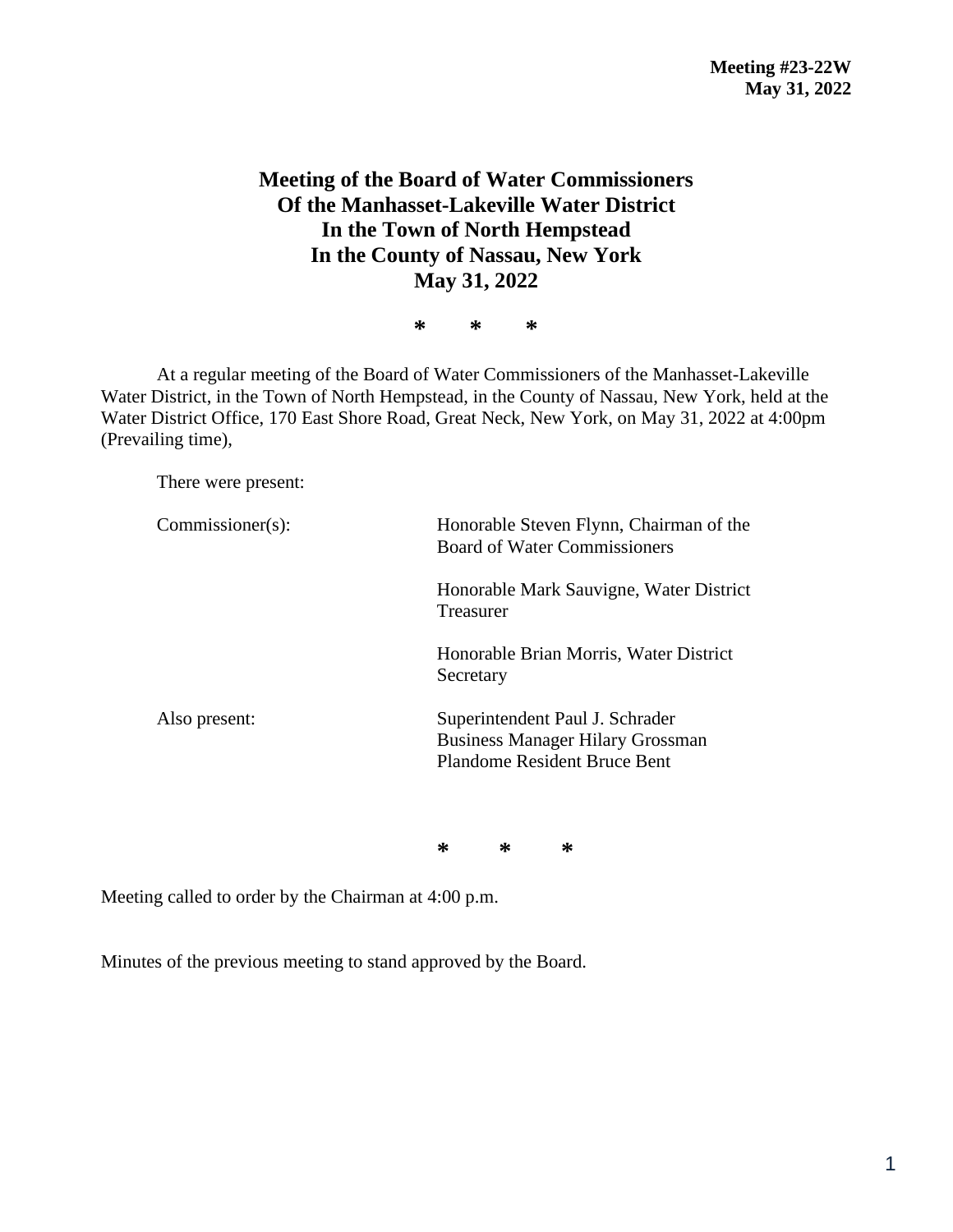Plandome Resident, Bruce Bent spoke to Board of Commissioners regarding the need for new water service for a new subdivision at his property on 1029 Plandome Road.

Superintendent Schrader provided documentation with the activities of the Water District for the current week. General discussions were held relating to the operation of the District as follows. Discussions were held on each project.

| <b>Munsey Tank</b>              | Village of Flower Hill subdivision application for board signature      |  |  |
|---------------------------------|-------------------------------------------------------------------------|--|--|
| Vepo Crossconnex                | 1044 tests YTD                                                          |  |  |
| Shelter Rock #1 and #2          | May 17, 2022 Notice to proceed, 390 days to complete                    |  |  |
| Searingtown                     | AOP in design. GAC vessels on order from TIGG.                          |  |  |
| 251 Searingtown (Toll Bros)     | Galvin change order #3 for signature. Funding received from Toll. Award |  |  |
|                                 | resolution for Merrick Utility, \$1,394,885 Manhasset Crest Water Mains |  |  |
|                                 | (Contract WM). Engineering fee increase, resolution.                    |  |  |
| <b>IU Willets</b>               | Waiting on 4/27/22 POC/IOC/PFAS sample results.                         |  |  |
| T-Mobile                        | Waiting for final draft of amendment.                                   |  |  |
| <b>Continental Water Main</b>   | Work scheduled to start in the first week of June                       |  |  |
| <b>Eden Well Rehabilitation</b> | Waiting on POC/IOC/PFAS sample results.                                 |  |  |
| Spruce Pond Well                | SPHOA reviewing proposed form of easement. Prior                        |  |  |
| Jayson, Nassau, & Tobin         | Engineering underway. Fee resolution.                                   |  |  |
| <b>Water Mains</b>              |                                                                         |  |  |
| <b>Water Servicer Trainee</b>   | Awaiting NCCSC approval of applicant                                    |  |  |
| AWQR                            | Certifications and supplement submitted to NYSDEC and DOH, project      |  |  |
|                                 | complete.                                                               |  |  |
| <b>Tank Maintenance RFP</b>     | Advertisement on May 19, 2022. RFP's due back June 28, 2022             |  |  |
| AT&T                            | Consent letter for signature. Request for construction drawings.        |  |  |
|                                 |                                                                         |  |  |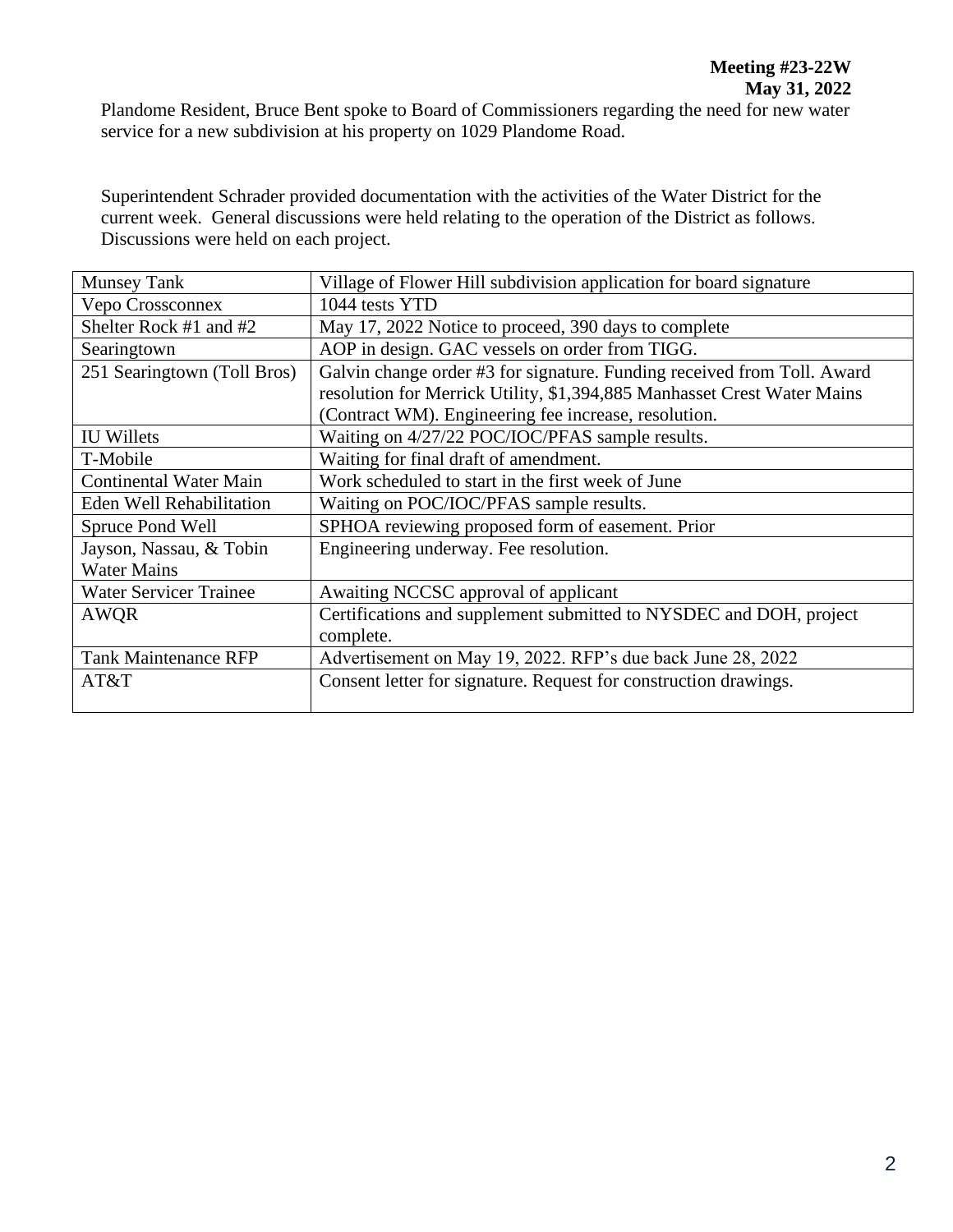## **RESOLUTION OF THE MANHASSET-LAKEVILLE WATER DISTRICT RELATING TO APPROVAL OF CHECKS ORGANIZATION NUMBER 1**

To the Treasurer:

 I certify that the vouchers on the submitted check register were audited by the Board of Commissioners of the Manhasset-Lakeville WATER District on 5/31/22 and are allowed in the amounts shown. You are hereby authorized and directed to pay to each of the claimants the amount indicated on the opposite of his name.

Commissioner Morris Date: 5/31/22 Manhasset-Lakeville Water District

Commissioner Sauvigne proposed the following motion, seconded by Commissioner Flynn

 WHEREAS the purchases for goods and services identified and presented to the Board of Commissioners this date, 5/31/22, have been found to be properly acknowledged as received or due, and have been audited according to the tenets of Town Law §176 (4a) and in compliance with the Procurement Policy of the Manhasset-Lakeville WATER District and,

 WHEREAS, the audit of claims by the Board of Commissioners is a deliberate process to determine that the proposed payment is proper and just and satisfies the following criteria:

The proposed payment is for a valid and legal purpose. The obligation was incurred by an authorized official. The goods or commodities for which payment is claimed were actually rendered. The obligation does not exceed the available appropriation. The claim is in proper form; it is mathematically correct; it meets legal requirements; it does not include any charges for taxes from which the organization is exempt; it includes discounts to which the organization is entitled it does not include charges previously claimed and paid; and it is in agreement with an attached invoice.

NOW, THEREFORE, it is hereby

 RESOLVED to approve payment to the vendors identified on Check Number 11592 Thru Check Number 11608 this date.

 The adoption of the foregoing Resolution (#W121-22) was duly put to a vote on roll call, which resulted as follows:

Ayes: Commissioner Morris, Commissioner Sauvigne, Commissioner Flynn Nays: None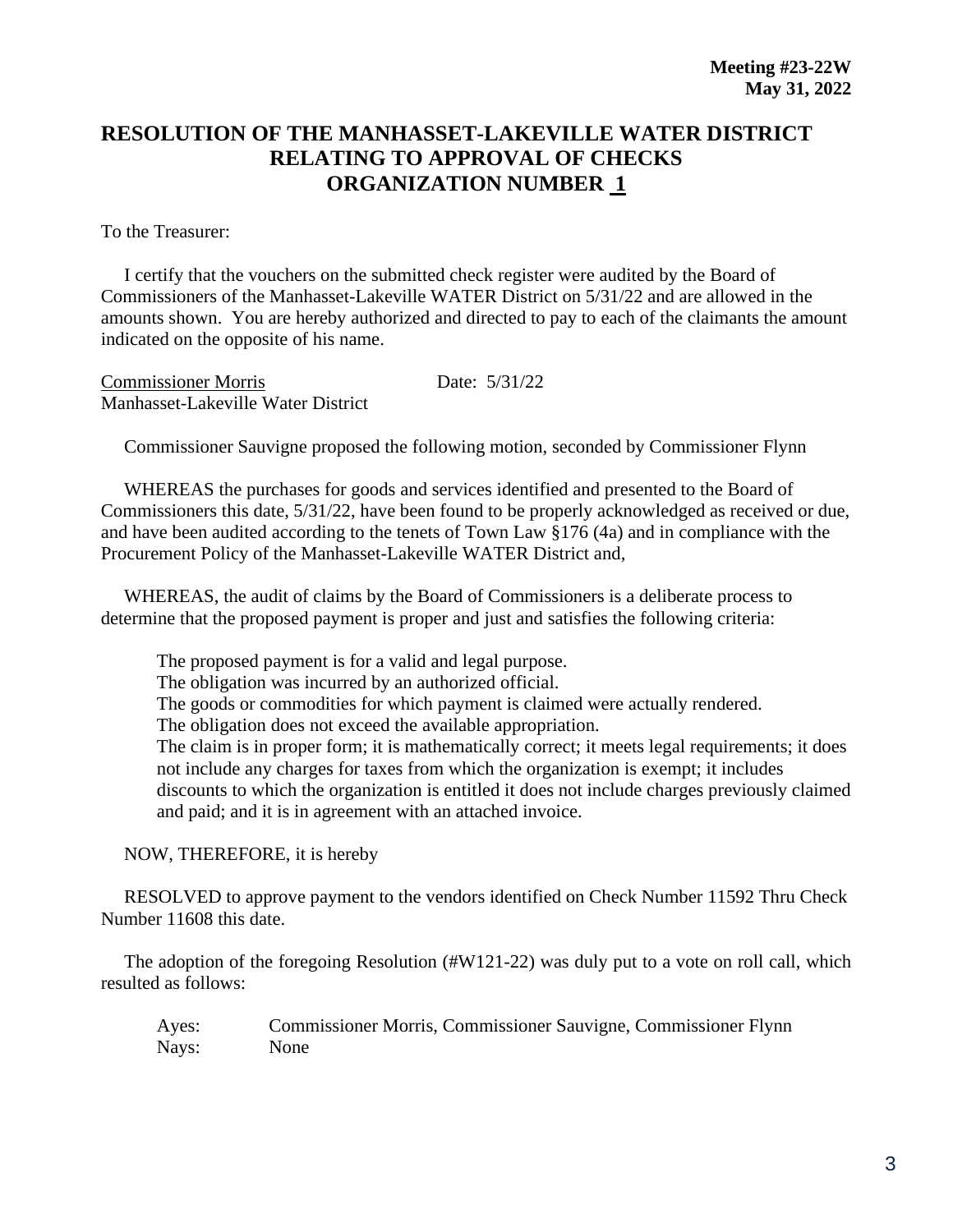The Board of Commissioners approved the signing of Change Order No. 3 in the amount of \$10,462.87 for the Campbell Station Upgrade for Manhasset Crest, Galvin Brothers (Contract G). Commissioner Flynn, Chairman, is authorized to sign the Change Order on the Board's behalf.

The adoption of the foregoing Resolution (#W122-22) was duly put to a vote on roll call, which resulted as follows:

Ayes: Commissioner Flynn, Commissioner Sauvigne, Commissioner Morris Nays: None

WHEREAS, the Board of Commissioners of the Manhasset Lakeville Water District ("the District") solicited sealed bids for Installation of Water Main & Appurtenances-Manhasset Crest and received bids for this contract, and

WHEREAS, the district received the following bids as follows:

| Company                           | Bid         |
|-----------------------------------|-------------|
| Araz Industries Inc.              | \$1,943,600 |
| <b>Bancker Construction Corp.</b> | \$1,407,835 |
| Merrick Utility Associates Inc.   | \$1,394,885 |
| MTS Infrastructure LLC            | \$1,636,100 |

NOW, THEREFORE, based upon the recommendation of the District's Superintendent, the Board of Commissioner of Manhasset-Lakeville Water District hereby awards the aforesaid contract to Merrick Utility Associates Inc. in accordance with that firm's written proposal and the conditions and specifications upon which it was based.

The adoption of the foregoing Resolution (#W123-22) was duly put to a vote on roll call, which resulted as follows:

Ayes: Commissioner Flynn, Commissioner Sauvigne, Commissioner Morris Nays: None

## **RESOLUTION OF THE MANHASSET-LAKEVILLE WATER DISTRICT RELATING TO APPROVAL OF EXPENDITURES**

Commissioner Morris proposed the following motion, seconded by Commissioner Sauvigne

WHEREAS, the purchase of goods and services identified and presented to the Board of Commissioners this date, 5/31/2022 have been found to be properly acknowledged as requested expenditures, according to the Procurement Policy of the Manhasset-Lakeville Water District,

NOW, THEREFORE, it is hereby